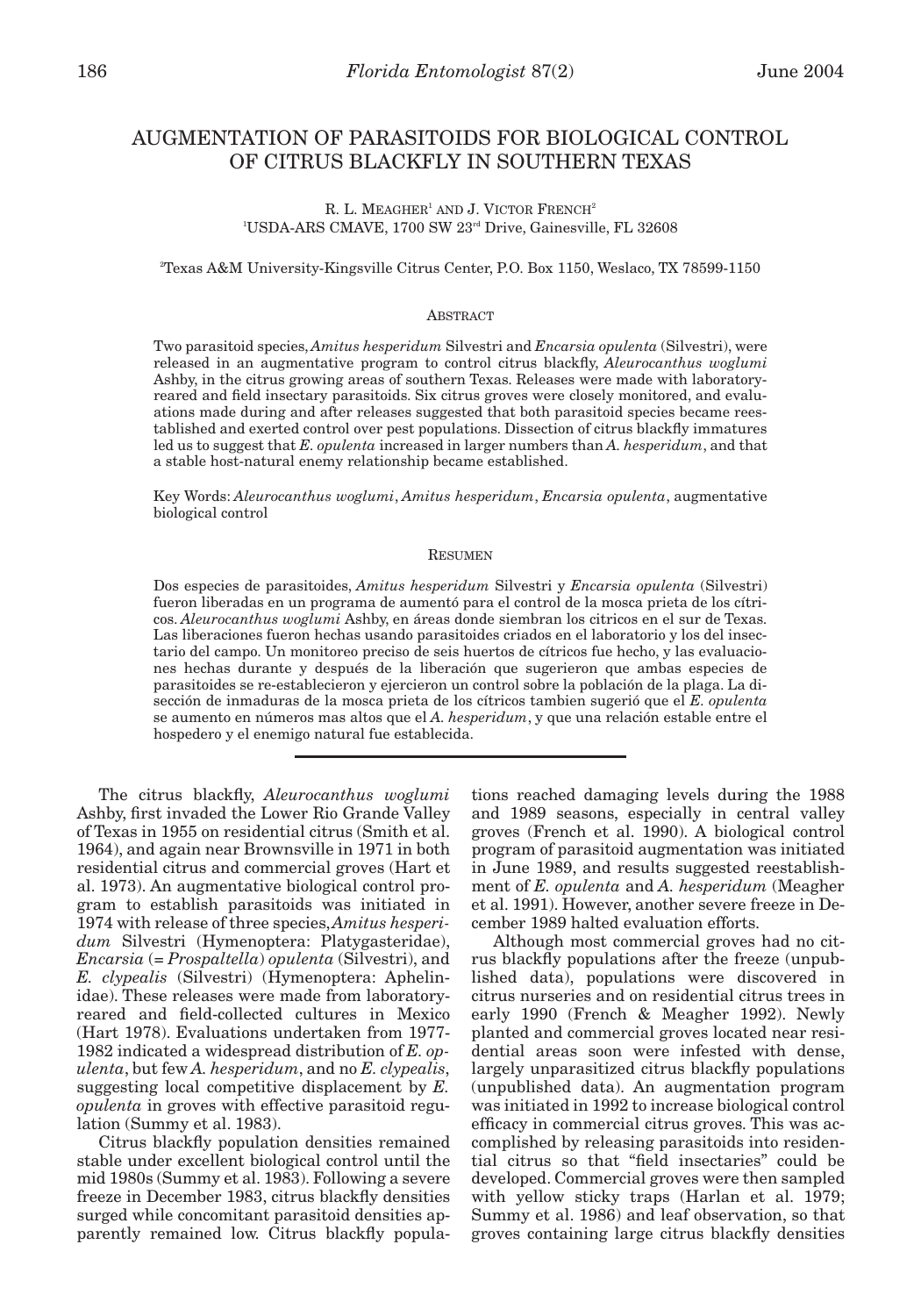could be identified as release sites. The final step was to transfer laboratory- and field insectaryproduced parasitoids into infested groves. This report describes the seasonal progression of the host and its natural enemies in commercial citrus groves in southern Texas.

# MATERIALS AND METHODS

# Groves Sampled

Grapefruit and orange groves selected for this study were located throughout the Lower Rio Grande Valley in both Cameron and Hidalgo counties. They included groves near Bayview (10 ha., 'Rio Red' grapefruit, sampled 21 July 1992-21 March 1995; 7.2 ha., 'Marrs' and 'Valencia' orange, sampled 23 November 1993-21 March 1995), Donna (16.2 ha., 'Ruby Red' and 'Star Ruby' grapefruit, 27 July 1992-22 February 1994), Mercedes (16.2 ha., 'Ruby Red' grapefruit and 'Valencia' orange, 7 December 1993-21 March 1995), Edinburg (8.3 ha., 'Ruby Red' grapefruit, 22 July 1992-12 April 1994), Mission-grapefruit (12.1 ha., 'Rio Red' grapefruit, 15 July 1992-22 March 1994), and Mission-orange (3.4 ha., 'Marrs' orange, 15 July 1992-22 March 1994).

# Parasitoid Releases

Augmentation of both *A. hesperidum* and *E. opulenta* was accomplished with laboratoryproduced and field-collected specimens from Florida (Florida Department of Agriculture, Division of Plant Industry, Gainesville) and field insectary-produced parasitoids from Texas. Both the cup and paper bag methods of French et al. (1990) and Meagher et al. (1991) were used to disperse parasitoids. From January 1992-February 1993, over 92,000 *A. hesperidum* and 18,000 *E. opulenta* were released throughout the citrus growing region, and selected releases of both species of parasitoids were made later during 1993.

### Citrus Blackfly Sampling

Citrus blackfly infestation and parasitization levels were sampled by two techniques. First, the percentage of leaves infested with citrus blackfly was determined by examining four branches of eight trees. The total number of leaves and number with live citrus blackfly immature stages were recorded. Selection of each branch was based on directional orientation (quadrants: southeast, southwest, northwest, northeast). Five of the trees were 'station' trees that were sampled each time; an additional three trees were selected randomly each sample date. This sampling technique was not conducted in the Bayview-orange grove. Analysis of variance (PROC GLM, LSD mean separation test, SAS Institute 1995) was

used to examine variation among trees or among quadrants. Parasitization was calculated by dissecting and examining a subsample of at least 100 fourth stage nymphs ('pupae').

Beginning in late 1993, an additional sampling technique was developed to provide a closer examination of citrus blackfly parasitization. These samples were taken in the grapefruit and orange sections of the Bayview grove and in the Mercedes grove. From each tree, one hundred leaves that contained citrus blackfly pupae were collected. From this collection, ten leaves containing pupae were selected and returned to the laboratory for dissection. Each pupa was categorized as live, dead, or emerged citrus blackfly; or live, dead, or emerged parasitoid. Dead citrus blackfly and parasitoids were represented by desiccated remains. Emerged individuals were represented by either the characteristic pupal exuvia split by citrus blackfly or circular exit holes created by parasitoids. Parasitization by species was not identified, although exit hole numbers per pupa at times provided species information. Generally, two exit holes indicated the presence of *A. hesperidum*, although rarely an individual larva of both species was found live in one host pupa. Parasitoid adults searching on leaves were noted during sampling.

### **RESULTS**

Citrus blackfly-infested leaves exhibited significant inter- and intra-tree variation when each grove was analyzed individually (*P* < 0.0001; *P* < 0.003, respectively). The northwest quadrant of the tree always contained more infested leaves than the southeast quadrant (Table 1). These results are in agreement with previous studies in Florida and Texas which suggested high intertree variation (Dowell & Cherry 1981), although Gilstrap et al. (1980) found more citrus blackfly in the northwestern quadrant of the tree. Although our sampling described clear quadrant differences in population level, we agree with other researchers that collection of leaves for population sampling or parasitoid efficacy should be from all tree areas, especially when pest densities are low (Cherry & Fitzpatrick 1979; Gilstrap et al. 1980).

The Donna, Edinburg and two Mission grove locations selected for monitoring in 1992 had initial citrus blackfly populations below 10% infested leaves (Fig. 1). Leaf samples from these groves showed maximum citrus blackfly infestations ranging from 44.5 to 82.1%, but leaf samples taken at the end of sampling showed little to no citrus blackfly infestation (Table 2). Parasitization from both species ranged from 62.1-100% in these groves, but by the end of sampling in 1994 was much reduced due to the scarcity of hosts.

Population dynamics of host and parasitization in the Bayview grove showed low numbers of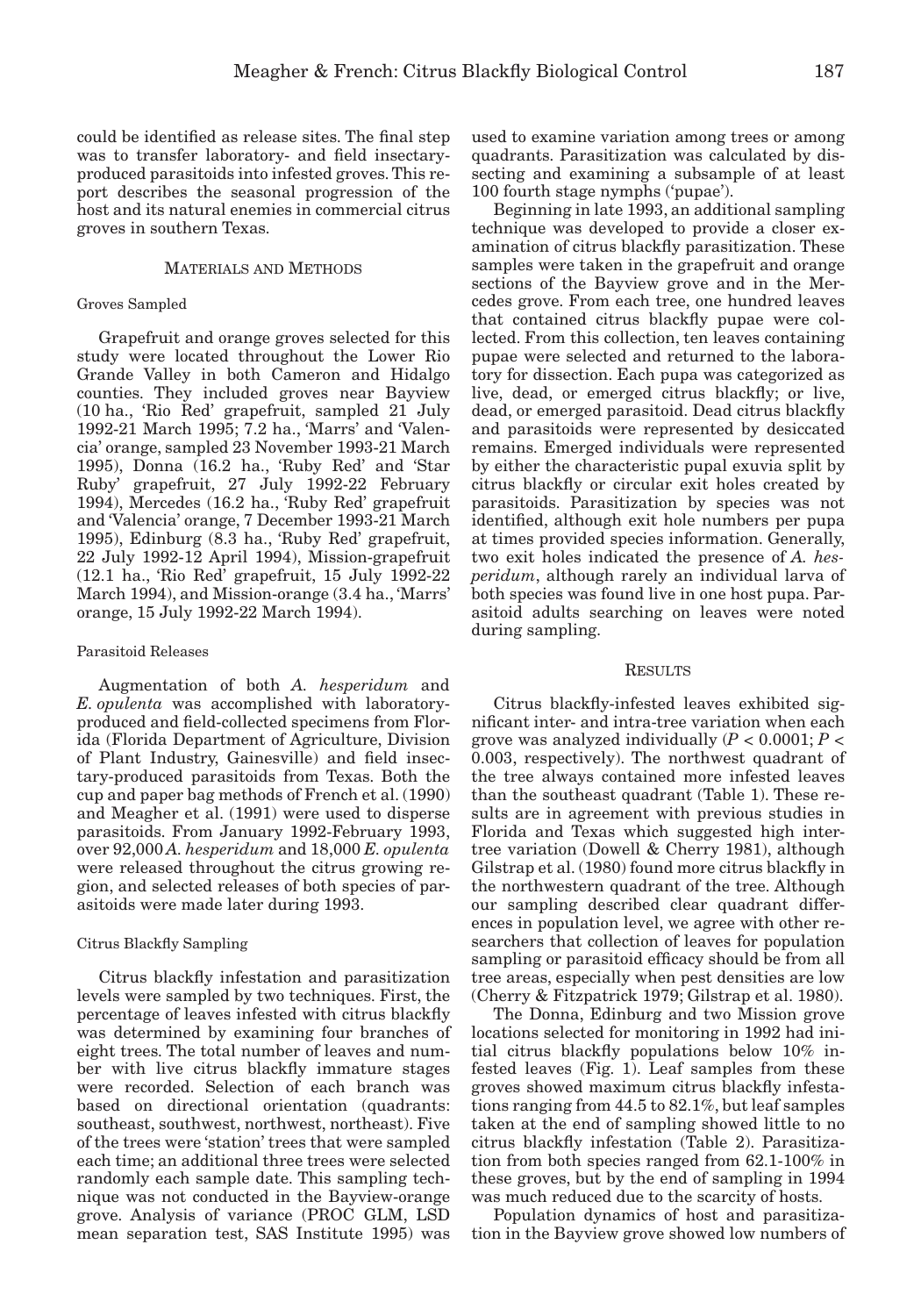|                    |         |      | Tree quadrant    |                   |                   |                   |
|--------------------|---------|------|------------------|-------------------|-------------------|-------------------|
| Grove              | $\,df$  | F    | Northwest        | Northeast         | Southwest         | Southeast         |
| Bayview            | 3, 1271 | 7.2  | $18.2 \pm 1.5$ a | $15.3 \pm 1.4 h$  | $16.0 \pm 1.4$ ab | $12.2 \pm 1.3$ c  |
| Donna              | 3,775   | 30.1 | $19.9 \pm 1.7$ a | $17.9 \pm 1.7$ a  | $13.3 \pm 1.3$ b  | $8.4 \pm 1.1$ c   |
| Mercedes           | 3, 491  | 5.6  | $81.1 \pm 2.2 a$ | $80.7 \pm 2.2$ a  | $77.9 \pm 2.6$ a  | $73.0 \pm 2.8$ b  |
| Edinburg           | 3,759   | 21.0 | $23.1 \pm 1.9$ a | $20.2 \pm 1.8$ b  | $19.9 \pm 1.7$ b  | $12.8 \pm 1.4$ c  |
| Mission-grapefruit | 3,775   | 4.9  | $32.7 \pm 2.5$ a | $31.8 \pm 2.5$ a  | $31.1 \pm 2.5$ a  | $28.8 \pm 2.4$ ab |
| Mission-orange     | 3,806   | 3.1  | $19.2 \pm 1.7$ a | $17.9 \pm 1.6$ ab | $15.7 \pm 1.6$ b  | $15.8 \pm 1.6$ b  |

TABLE 1. PERCENT CITRUS BLACKFLY-INFESTED LEAVES BY TREE QUADRANT FROM CITRUS GROVES IN THE LOWER RIO GRANDE VALLEY, TEXAS, 1992-1995.

Means  $(\pm$  SE) within the same row followed by the same letter are not significantly different, LSD (P > 0.05).

citrus blackfly initially when sampled in summer 1992 (Fig. 2). Citrus blackfly populations rose to over 60% leaves infested by late fall 1993, until increasing parasitization appeared to reduce host populations. A closer examination of grapefruit trees showed proportionally high levels of para-



Fig. 1. Population densities of citrus blackfly (percent leaves infested) and parasitization (percent fourth stage parasitized) due to *Amitus hesperidum* and *Encarsia opulenta*, in three Lower Rio Grande Valley, Texas citrus groves, 1992-1994.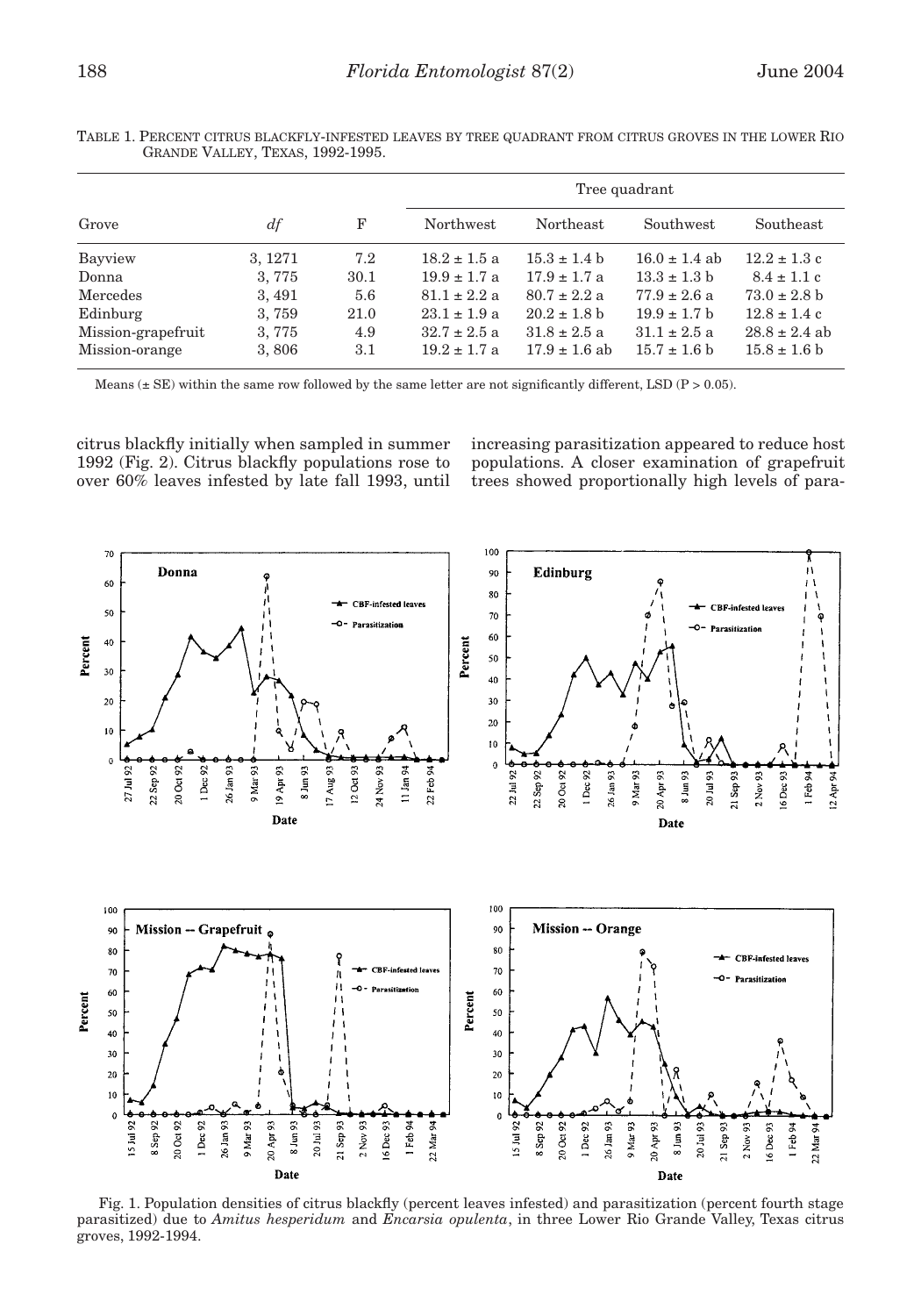TABLE 2. HIGHEST AND FINAL PERCENT CITRUS BLACKFLY-INFESTED LEAVES AND PERCENT PARASITIZATION BY *E. OP-ULENTA* AND *A. HESPERIDUM* FROM GRAPEFRUIT AND ORANGE GROVES IN THE LOWER RIO GRANDE VALLEY, TEXAS, 1992-1995.

| Grove              | Highest<br>infested leaves $(\% )$ | Highest<br>parasitization $(\%)$ | Final<br>infested leaves $(\%)$ | Final<br>parasitization $(\%)$ |
|--------------------|------------------------------------|----------------------------------|---------------------------------|--------------------------------|
| Bayview            | $65.5 \pm 5.9$                     | 79.3                             | $2.8 \pm 0.5$                   | 48.7                           |
| Donna              | $44.5 \pm 5.4$                     | 62.1                             | $0.03 \pm 0.03$                 | $\Omega$                       |
| Mercedes           | $100.0 \pm 0$                      | 92.9                             | $68.1 \pm 3.1$                  | 59.2                           |
| Edinburg           | $55.7 \pm 4.3$                     | 100.0                            | $\bf{0}$                        | $\bf{0}$                       |
| Mission-grapefruit | $82.1 \pm 2.5$                     | 88.0                             | $\theta$                        | $\theta$                       |
| Mission-orange     | $56.8 \pm 5.2$                     | 79.0                             | $\Omega$                        | $\theta$                       |

sitization occurred during late winter 1993 and spring 1994, with over 50 immature parasitoids per leaf found in the 15 February, 29 March, and 19 April samples, and 65 per leaf in the 20 June sample (Fig. 3 a, b). Adults from many of the parasitized pupae during this period had already emerged. Adult *A. hesperidum* was the predominate species observed on leaves during early sampling, and although *E. opulenta* adults were present, their numbers did not increase until fall 1994. The highest citrus blackfly population density also occurred during spring and summer 1994, with a peak of  $109.7 \pm 30$  live immatures found in the 10 May sample (Fig. 3a). The grower, without our recommendation, applied an unknown insecticide in February and May, resulting in mortality of both citrus blackfly and parasitoids  $(20.7 \pm 6.8$  dead parasitoid immatures per leaf, 20 June sample) (Fig. 3b). Populations of citrus blackfly, *A. hesperidum*, and *E. opulenta* all declined after the 20 June sample. Samples taken in early 1995 showed low populations levels of the host, but active populations of both parasitoids species.

Overall population density of citrus blackfly was lower in the Bayview oranges, peaking at  $26.7 \pm 8.4$  live immatures per leaf in late 1994 (Fig. 3c). As in the grapefruit, high mortality occurred during June through August as a result of an insecticide application. However, both citrus blackfly and parasitoid activity increased in the late fall. Over 10 live or emerged parasitoids per leaf were found by the end of the study, including both *A. hesperidum*, and *E. opulenta* (Fig. 3d).

Sampling in the Mercedes grove showed initial citrus blackfly populations already close to 40% infested leaves (Fig. 2). This grove was the only one that had high levels of citrus blackfly at the conclusion of sampling, although parasitization was also high (Fig. 2). Intensive sampling in late 1993 through early 1994 showed medium levels of live and dead citrus blackfly, with low levels of parasitization (Fig. 4a). By spring, citrus blackfly populations increased to >100 live pupae per leaf in May. Populations remained high through summer and early fall, peaking with an average of 120.3 live and 3.8 emerged citrus blackfly pupae per leaf in October 1994. However, parasitoid activity was increasing by August, as exemplified by observation of searching adult *E. opulenta* on leaves. Parasitization increased through fall and into 1995, with >200 live or emerged parasitoid immatures found in the 1 November sample (Fig. 4b). Citrus blackfly populations decreased after the 22 November sample, and from the 19 December sample to the conclusion of the study, over 70 live or emerged immature parasitoids (predominately *E. opulenta*) per leaf were documented.

### **DISCUSSION**

Release of these and other exotic parasitoid species against citrus blackfly in Mexico during the early 1950s formed the resource for future releases in the Western Hemisphere. By the end of 1953, over 300 million adults (242 million of *A. hesperidum* alone) were dispersed in Mexico (Flanders 1969). The discovery of the pest in Ft. Lauderdale, FL residential citrus during January, 1976 led to the release of *A. hesperidum*, *E. opulenta*, and *E. clypealis* from laboratory cultures in General Teran, Mexico (Hart et al. 1978). Since then, over 250,000 parasitoids from laboratory colonies, field collections, and movement of infested and parasitized citrus leaves were released in Florida from October 1979 through May 1980 (Nguyen et al. 1983). Laboratory cultures and field collections from Florida formed the basis for the material that was augmented into Texas citrus.

Our results suggest the successful establishment of *A. hesperidum* and *E. opulenta* in the Texas citrus agroecosystem following severe freezes, and the reduction of citrus blackfly populations. Insecticide applications, especially within the grapefruit trees at Bayview, limited our ability to follow natural enemy interactions. However, postbloom and summer selective pest management chemical sprays have been shown to have only short term influence on citrus blackfly natural enemy populations (Fitzpatrick et al. 1978, 1979).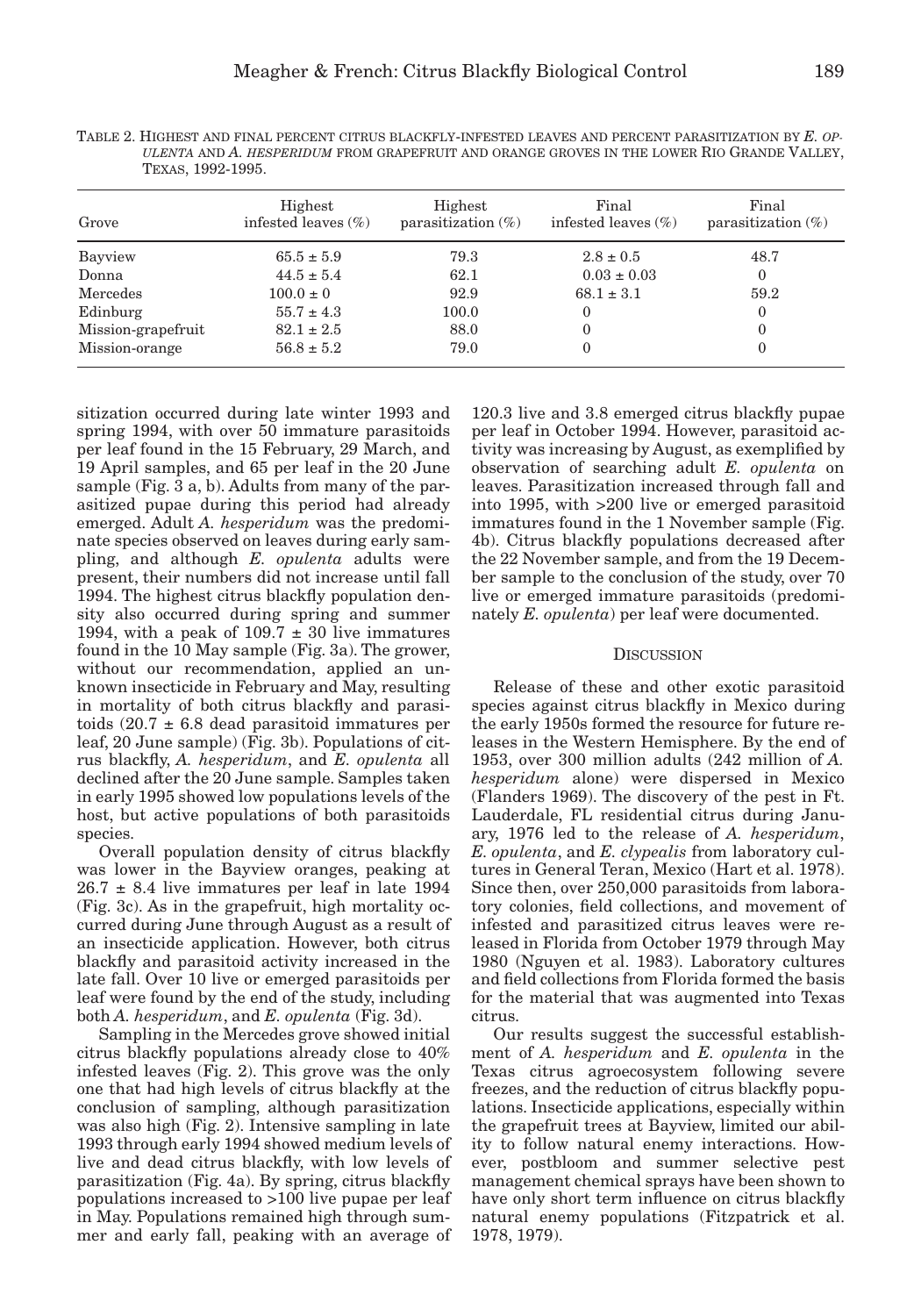

Fig. 2. Population densities of citrus blackfly (percent leaves infested) and parasitization (percent fourth stage parasitized) due to *Amitus hesperidum* and *Encarsia opulenta*, in two Lower Rio Grande Valley, Texas citrus groves, 1992-1994.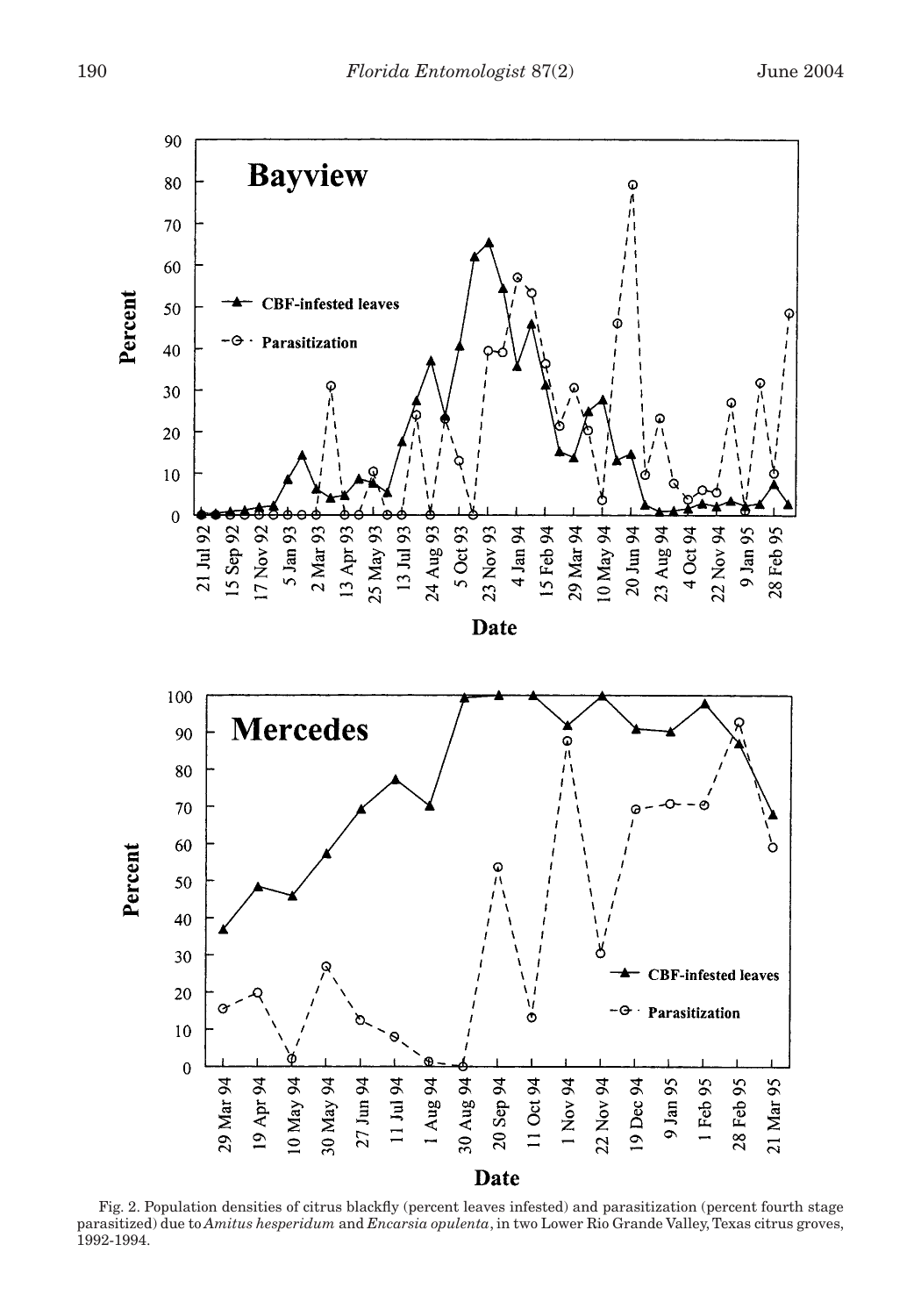

Fig. 3. Population densities of citrus blackfly and two parasitoid species in a grapefruit (a, b) and orange (c, d) grove, Bayview, Texas. Bars correspond to live, dead, or parasitized citrus blackfly per leaf (a, c), or live, dead, or emerged parasitoids per leaf (b, d).

In the Mercedes grove, results suggested increasing populations of *E. opulenta* and population suppression of citrus blackfly. Several reports have documented population regulation by this parasitoid, even within groves under pest management chemical applications (Cherry & Pastor 1980; Swezey & Cano Vasquez 1991). *Encarsia opulenta* has been shown to be able to competitively displace populations of other *Encarsia* species and *A. hesperidum* because of its ability to maintain a stable interaction with its host under low host populations due to density-dependent searching of adult parasitoids (Summy et al. 1983, 1985). In a laboratory study, *E. opulenta* females showed preferences for citrus blackfly that were previously parasitized by *A. hesperidum* (Dowell et al. 1981), although *A. hesperidum* larvae can avoid predation by *E. opulenta* larvae by "hiding" in the midgut (Flanders 1969).

This report suggests that citrus blackfly populations were reduced in groves selected for parasitoid augmentation. Parasitoid populations in these groves increased temporally either due to our reestablishment program or due to the increase of naturally-occurring populations that survived the freeze in residential and commercial citrus trees. Since we did not determine if parasitism was attributed to naturally-occurring or released individuals, the role of our augmentation program on parasitoid reestablishment cannot be identified explicitly. Only carefully planned experiments comparing parasitoid populations in "control" and "treated" groves with similar residential and commercial citrus habitats will provide this information. This type of experimentation has not been accomplished on a large scale in studies involving citrus blackfly biological control because of grower, citrus industry, and logistical demands.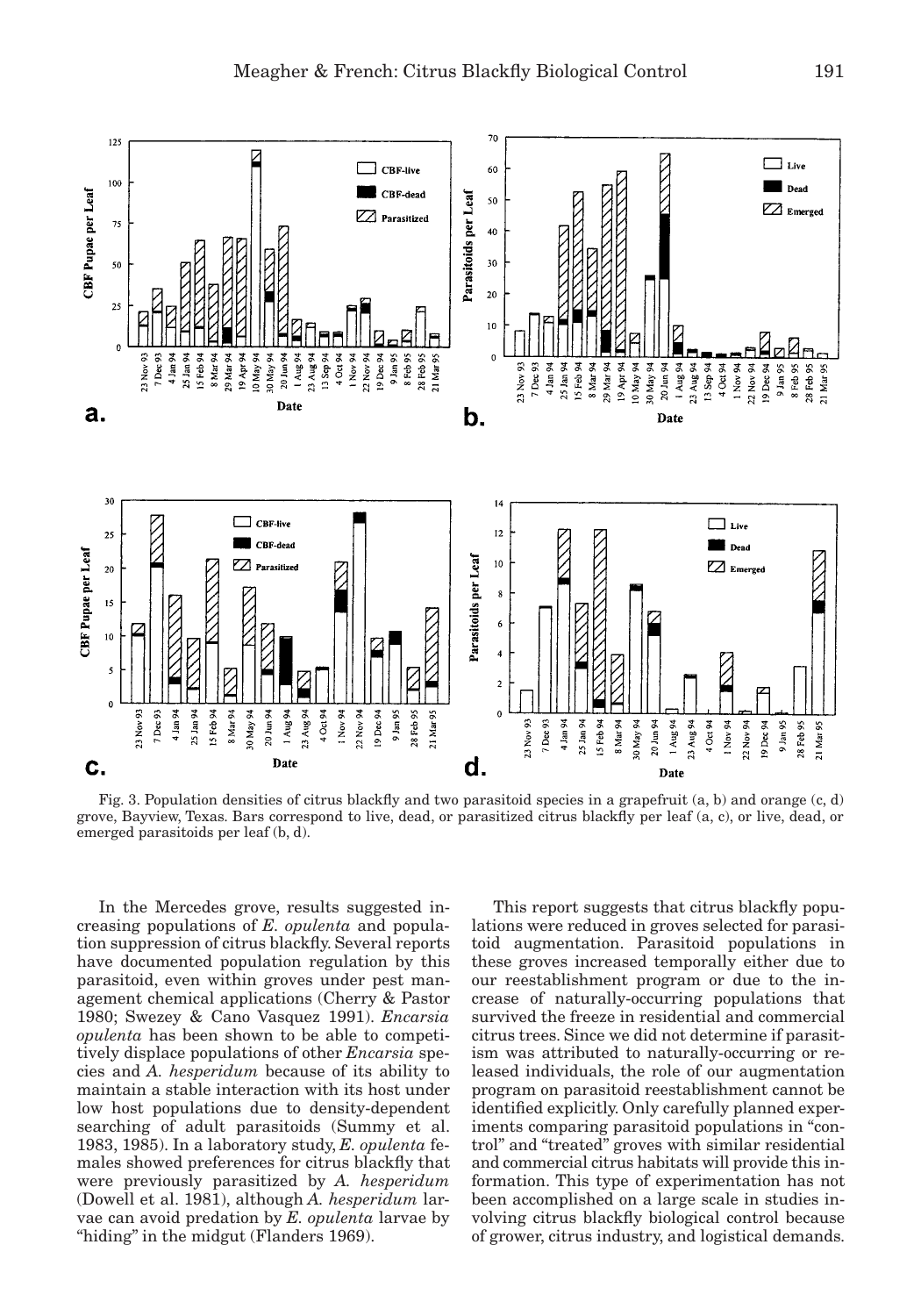



Fig. 4. Population densities of citrus blackfly and two parasitoid species, in a citrus grove, Mercedes, Texas. Bars correspond to live, dead, or parasitized citrus blackfly per leaf (a), or live, dead, or emerged parasitoids per leaf (b).